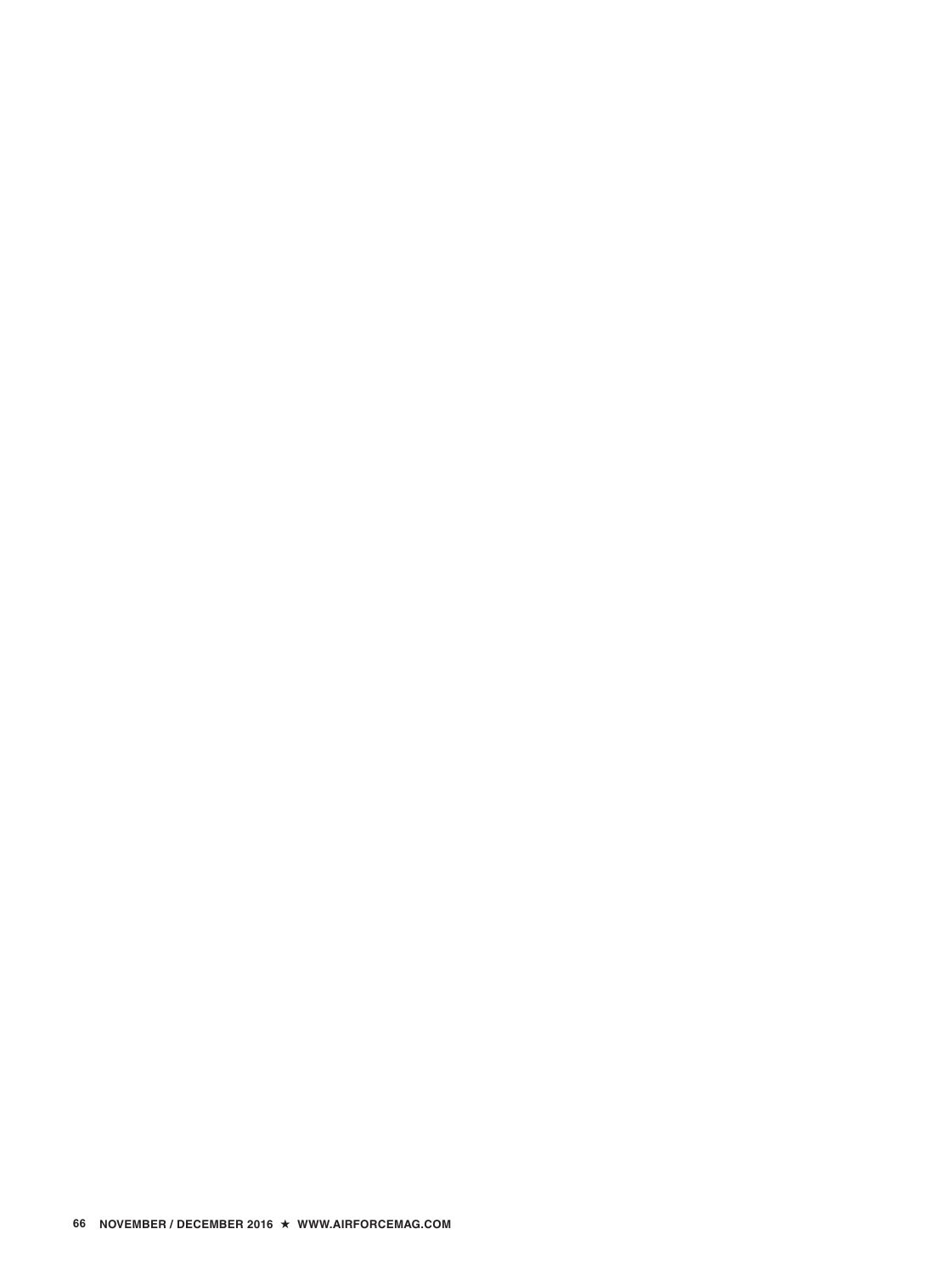

# **AIR FORCE ASSOCIATION** NATIONAL AWARDS 2016

# **NATIONAL AEROSPACE AWARDS**

### H. H. Arnold Award

For the most significant contribution by a military member to national defense **Gen. Mark A. Welsh III, USAF (Ret.), 20th Chief of Staff of the Air Force**

### W. Stuart Symington Award

For the most significant contribution by a civilian in the field of national defense **Jamie M. Morin, Director, Cost Assessment and Program Evaluation**

### John R. Alison Award

For the most outstanding contribution by industrial leadership to national defense **SpaceX**

### AFA Chairman's Aerospace Education Achievement Award

For long-term commitment to aerospace education, making a significant impact across the nation **Harry A. Talbot**

## David C. Schilling Award

Most outstanding contribution in the field of flight **336th Fighter Squadron, Seymour Johnson AFB, N.C.**

# Theodore von Karman Award

Most outstanding contribution in the field of science and engineering **Air Force Tactical Exploitation of National Capabilities, Schriever AFB, Colo.**

### Gill Robb Wilson Award

Most outstanding contribution in the field of arts and letters **Bill Yenne**

## Hoyt S. Vandenberg Award

Most outstanding contribution in the field of aerospace education **National Museum of the United States Air Force**

### Thomas P. Gerrity Award

Most outstanding contribution in the field of systems and logistics **Lt. Col. Shonry O. Webb, 31st Logistics** 

**Readiness Squadron, Aviano AB, Italy**

### Department of Veterans Affairs Employee of the Year Award

Most outstanding performance of duty as a Veterans Affairs employee **Carma Heitzmann, National Director, Homeless Veterans Community Employment Services**

## General Billy Mitchell Award for C4 Excellence

C4 professional who most enhanced the US Air Force's warfighting capability **MSgt. Stuart C. Wilson, 92nd Cyberspace Operations Squadron, JBSA-Lackland, Texas**

### Lieutenant General Claire Lee Chennault Award

For outstanding aerial warfare tactician(s) from ACC, PACAF, USAFE, ANG, and AFRC **Maj. Drew A. Bures, 48th Operations Support Squadron, RAF Lakenheath, UK**

### General Larry D. Welch Award-Officer

Most significant impact by an individual on the overall operations, safety, security, and effectiveness of the Air Force nuclear mission **Maj. Matthew B. Thrift, 48th Fighter Wing, RAF Lakenheath, UK**

### General Larry D. Welch Award-Enlisted

Most significant impact by an individual on the overall operations, safety, security, and effectiveness of the Air Force nuclear mission **SMSgt. Brian T. Newbraugh, 341st Maintenance Group, Malmstrom AFB, Mont.**

### General Larry D. Welch Award-Civilian

Most significant impact by an individual on the overall operations, safety, security, and effectiveness of the Air Force nuclear mission **Brent R. Backman, Offutt AFB, Neb.**

### General George C. Kenney Award

Most significant contribution by an individual or team in the area of lessons learned **450th Intelligence Squadron, Ramstein AB, Germany**

### Joan Orr Spouse of the Year Award

For civilian spouses of military members for their significant contributions to the United States Air Force

**Nicole R. Bridge, United States Air Forces in Europe, Ramstein AB, Germany**

#### Chief Master Sergeant of the Air Force Thomas N. Barnes Award

Most outstanding aircraft crew chief in the United States Air Force **SSgt. Andrew D. Schellenger, 727th Special Ops Aircraft Maintenance Squadron, Cannon AFB, N.M.**

# **PROFESSIONAL, CIVILIAN, EDUCATION, MANAGEMENT, AND ENVIRONMENTAL AWARDS**

AFMC Management Award - Executive Division George W. Miller, 711th Human Performance Wing, Wright-Patterson AFB, Ohio

AFMC Management Award - Middle Division\* Lt. Col. Scott Fitzner, Acquisition Systems Support Branch, Wright-Patterson AFB, Ohio

#### AFMC Management Award- Junior Division\* Capt. Caroline Kurtz, 711th Human Performance

Wing, Wright-Patterson AFB, Ohio

USAFA Cadet of the Year

Cadet 2nd Class John L. Hilgenhold, Colorado Springs, Colo.

# AFROTC Cadet of the Year

Cadet 1st Lt. Nicholas C. Cox, Detachment 410, University of St. Thomas, Minn.

### CAP Aerospace Education Cadet of the Year

C/Capt. Austin M. Dillow, St. Mary's Composite Squadron, Md.

Chaplain Corps Award Capt. Kevin Hostettler, 35th Fighter Wing, Misawa AB, Japan

Paul W. Myers Award for Physicians Maj. Peter Easter, Medical Services Flight Commander, Luke AFB, Ariz.

Juanita Redmond Award for Nursing Capt. Jessica C. Ramirez, 366th Surgical Operations Squadron, Mountain Home AFB, Idaho

Stuart R. Reichart Award for Lawyers Col. Peter Marksteiner, Director, Civil Law and Litigation Directorate, JB Andrews, Md.

Verne Orr Award for Effective Utilization of Human Resources 305th Aerial Port Squadron, JB McGuire-Dix-

# Lakehurst, N.J.

Civilian Senior Manager of the Year Neal Dollar, 52nd Mission Support Group, Spangdahlem AB, Germany

Civilian Program Manager of the Year\* Ben Crosby, 39th Contracting Squadron, Incirlik AB, Turkey

Civilian Program Specialist of the Year\* Kit Lui, Chief, Operations Flight, Laughlin AFB, Texas

Civilian Wage Employee of the Year\* Anthony Anderson, 374th Civil Engineering Squadron, Yokota AB, Japan

Gen. Edwin W. Rawlings Award – Management\* Michael Vaughn, Environmental Program Manager, Wright-Patterson AFB, Ohio

Gen. Edwin W. Rawlings Award – Technician\* Not Awarded for 2016

\*Presented at recipient's location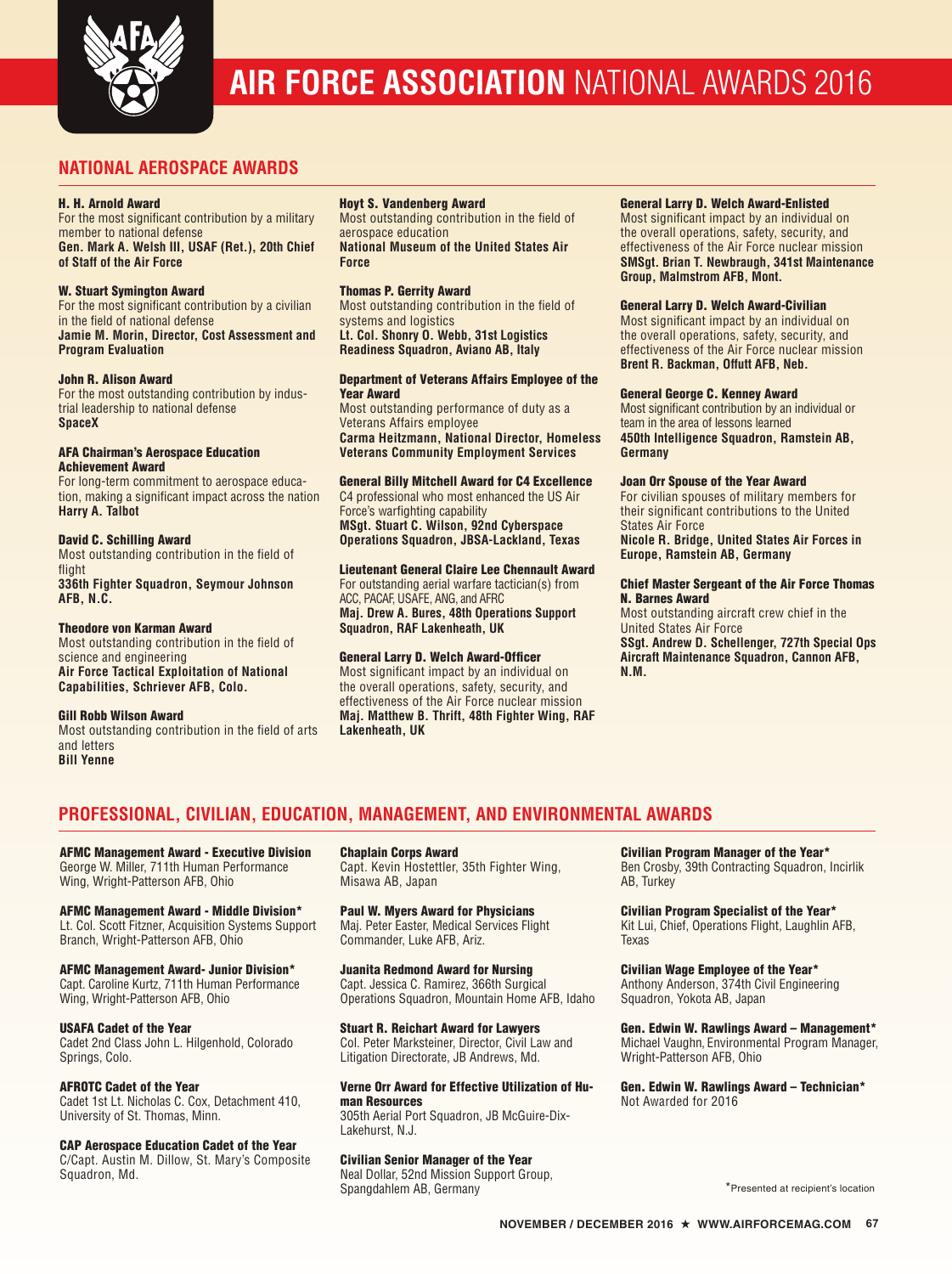# **AFA LIFETIME ACHIEVEMENT AWARD**

**Recognizes a lifetime of work in the advancement of aerospace.**



## GEN. RICHARD B. MYERS, USAF (RET.)

Myers was the 15th Chairman of the Joint Chiefs of Staff. He has commanded at all levels and served in significant staff positions throughout the Air Force. He holds the Colin L. Powell Chair for National Security, Leadership, Character, and Ethics at National Defense University. In April, he was selected as the interim president of Kansas State University.



## GEN. CHARLES A. HORNER, USAF (RET.)

Horner was commander in chief of North American Aerospace Defense Command and US Space Command and commander of Air Force Space Command. He commanded coalition air forces in the 1991 Persian Gulf War. Horner was a command pilot with more than 5,300 flying hours in a variety of fighter aircraft.



## LT. GEN. JAMES M. KECK, USAF (RET.)

Keck's career spanned World War II, Korea, and Vietnam and diverse functional areas including multiple command and staff positions, inspector general, comptroller, operations, intelligence, personnel, plans, and materiel. General Keck's determined efforts ensured peerless support to airmen and their families. His involvement with AFA began immediately after World War II, in its formative years. With more than 37 years of Active Duty and 40 years of devotion to the Air Force Association, he exemplifies a lifetime of contributions to AFA.



### MAJ. GEN. CLAUDE M. BOLTON JR., USAF (RET.)\*

Bolton was commander, Air Force Security Assistance Center, Headquarters Air Force Materiel Command. He managed foreign military sales programs with totals exceeding \$60 billion that supported more than 80 foreign countries. He was a command pilot with more than 2,700 flying hours in more than 30 different aircraft. During his tour at the Pentagon, he was the F-16 program element monitor and also saw duty in the Office of Special Programs.



#### LT. COL. JOHN T. CORRELL, USAF (RET.)

Correll served 20 years in USAF, retiring as lieutenant colonel. He worked for *Air Force Magazine* from 1982 to 2002 and served as its editor in chief for 18 years. He developed the annual Almanac issue, built the magazine into a world-class and widely respected source for USAF and national security news, and writes fluently on Air Force history, doctrine, and organization. His work has appeared in most issues of *Air Force Magazine* over the past 35 years.

\*Postumous award







Left to right: AFA Chairman of the Board Scott Van Cleef (right) presented the Gen. H. H. Arnold Award to retired Gen. Mark Welsh, 20th Chief of Staff of the Air Force. The W. Stuart Symington Award for a civilian in the field of national defense was presented to Jamie Morin, director, Cost Assessment and Program Evaluation. The John R. Alison Award for industrial leadership in national defense was presented to SpaceX. The award was accepted by Tim Hughes, senior vice president and general counsel for SpaceX.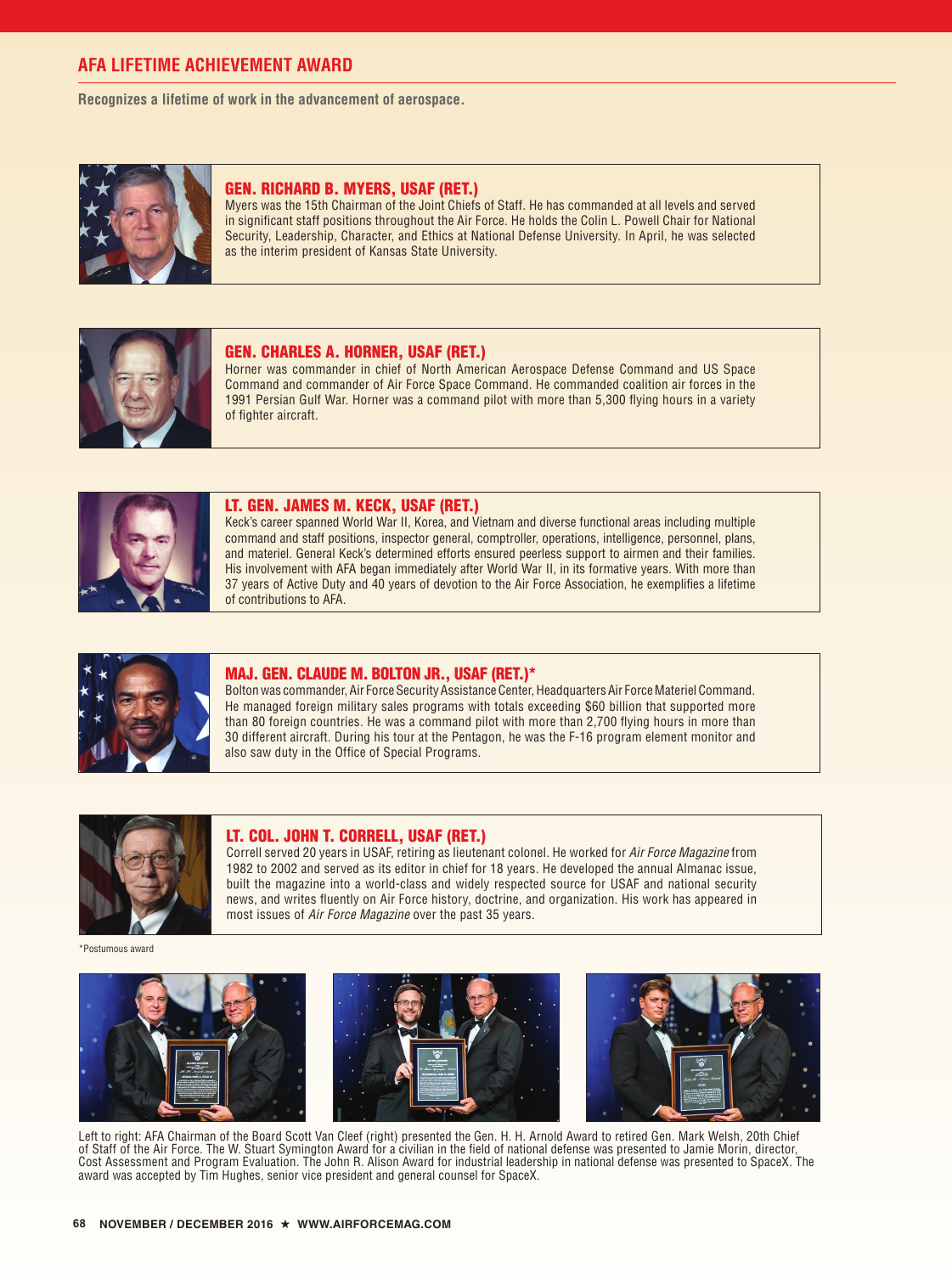# **CITATIONS OF HONOR**

**Outstanding contribution of an individual or organization to the development of aerospace power.**

### **19th Space Operations Squadron, Schriever AFB, Colo.**

The 19th Space Operations Squadron deployed five Global Positioning System navigation warfare teams, providing combatant commands the ability to employ the world's most accurate, secure, anti-jam navigation signal for maximum performance of theater operations.

**24th Expeditionary Field Investigations Squadron, Al Udeid AB, Qatar** The 24th Expeditionary Field Investigations Squadron conducted operations in

# **CREW AND TEAM AWARDS**

# Lt. Gen. Howard W. Leaf Award

Best test team **AMCTES Strategic Airlift Test Team, JB McGuire-Dix-Lakehurst, N.J.**

## Lt. Gen. William H. Tunner Award

Best airlift crew **Reach 870 and Reach 871, JB Lewis-McChord, Wash.**

Brig. Gen. Ross G. Hoyt Award Best air refueling crew **906th Air Refueling Squadron, Scott AFB, Ill.**

### Gen. John P. Jumper Award

Best remotely piloted aircraft crew in USAF **Pilot: Maj. Ryan Cross, Sensor Operator: TSgt. Tyler Tate Mission Intelligence Coordinator: Capt. Ryan Hess**

### Gen. Curtis E. LeMay Award

Best bomber aircrew **Crew of Bone 11, 37th Expeditionary Bomb Squadron, Ellsworth AFB, S.D.**

### the most dangerous parts of the world, ensuring the safety of Airmen operating throughout the 20-nation Air Force's Central Command area of responsibility.

### **Maj. Michael C. Pochet, Fort Belvoir, Va.**

Major Pochet expertly choreographed the actions of hundreds of participants from 16 organizations in the first of its kind interagency event demonstrating a significant portion of the United States government's National Technical Nuclear Forensics and Attribution processes.

# Gen. Thomas S. Power Award

Best missile combat crew **10th Missile Squadron, Malmstrom AFB, Mont.**

Gen. Jerome F. O'Malley Best reconnaissance crew **The Crew of Python 71, 55th Wing, Offutt AFB, Neb.**

Best Space Operations Crew **1st Expeditionary Space Control Squadron, Rotation Team 2, Southwest Asia**

Airborne Battle Management Crew **968th Expeditionary Airborne Air Control Squadron, Crew 5, 380th Air Expeditionary Wing, Southwest Asia**

BAVA Humanitarian Mission of the Year Award **Crew of Trek 959, JB Elmendorf-Richardson, Alaska**

# **AIR NATIONAL GUARD AND AIR FORCE RESERVE COMMAND AWARDS**

Earl T. Ricks Award Outstanding ANG airmanship **Crew of Skier 72, Stratton ANGB, N.Y.**

# CMSgt. Dick Red Award

Best ANG maintainer **MSgt. Christian Hammaren, 105th Airlift Wing, Stewart ANGB, N.Y.**

Outstanding ANG Unit Best ANG unit airmanship **211th Rescue Squadron, JB Elmendorf-Richardson, Alaska**

### George W. Bush Award—Enlisted Not awarded in 2016

George W. Bush Award—Officer Not awarded in 2016

President's Award for AFRC

Best AFRC flying unit or individual of the year **Lt. Col. Michael S. Bess, Eglin AFB, Fla.**

# AFRC Unit Award

Best AFRC wing of the year **926th Wing, Nellis AFB, Nev.**

AFRC Citizen Airman Award—Enlisted Outstanding Civilian Employer and Enlisted Member Not awarded for 2016

AFRC Citizen Airman Award—Officer Outstanding Civilian Employer and Commissioned Member Not awarded for 2016

# **2016 AFA FIELD AWARDS**

# **Donald W. Steele Sr. Memorial Award**

**(AFA Unit of the Year)**

Paul Revere Chapter, Mass. President James Thurber

# **Outstanding State Organization**  Texas

President Bob Gehbauer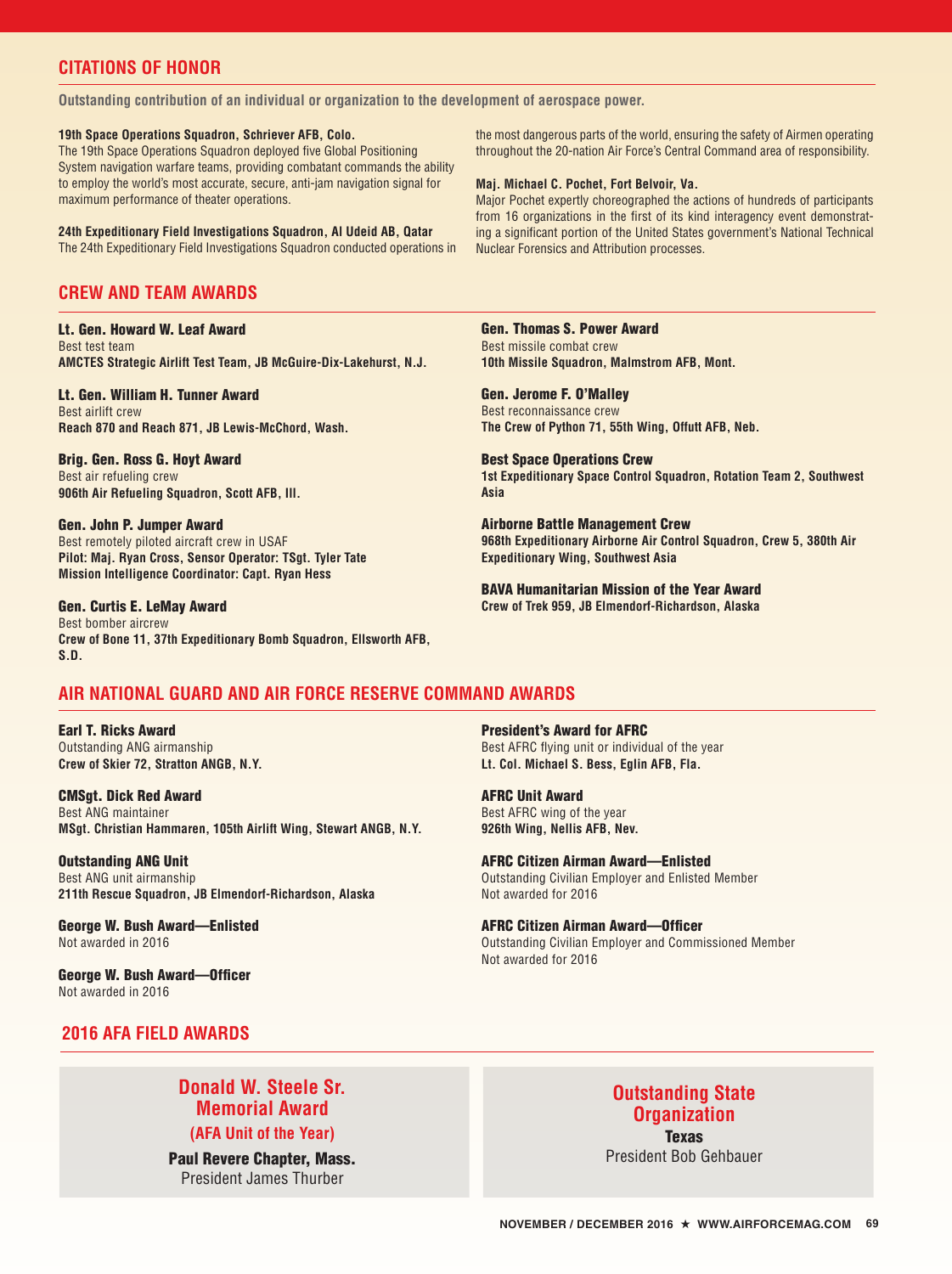# **Outstanding Chapters by Size**

Small Chapter **Enid Chapter, Okla.** President Dan Ohnesorge

Extra Large Chapter **Langley Chapter, Va.** President Tyler Johnson

Medium Chapter **Delaware Galaxy Chapter, Del.** President John Murphy

# **Aerospace Education Excellence Award**

Presented to one chapter in each of the AFA size categories annually for excellence in aerospace education programming. To qualify, a chapter must have received the Aerospace Education Achievement Award this year.

**Large Chapter Swamp Fox Chapter, S.C.** President David Hanson

Extra Large Chapter **Montgomery Chapter, Ala.** President Scott Key

Lance P. Sijan Chapter, Colo.

President Donald Kidd

President Scott Key

Lincoln Chapter, Neb. President Lang Anderson

Montgomery Chapter, Ala.

Paul Revere Chapter, Mass. President James Thurber

Swamp Fox Chapter, S.C. President David Hanson

President Kenneth Curell

Wright Memorial Chapter, Ohio

# **Aerospace Education Achievement Award**

Presented to chapters for outstanding achievement in aerospace education programming.

Ak-Sar-Ben Chapter, Neb. President Christopher Canada

Albuquerque Chapter, N.M. President Frederick Harsany

Central Florida Chapter, Fla. President Gary Lehmann

Danville Chapter, Va. President Gerald Hovatter

Gen. Charles A. Gabriel Chapter, Va. President John Kennedy

Gen. David C. Jones Chapter, N.D. President William Wages

Hurlburt Chapter, Fla. President James Connors

# **Member of the Year**

**David T. "Buck" Buckwalter**

# **Distinguished Sustained Education Achievement Award**

**Jack C. Price**

# **Gold Life Member**

**John A. Shaud**

# **Unit Exceptional Service Awards**

Airmen and Family Programs **Eglin Chapter, Fla.** President Candace Lovell

Best Single Program **Langley Chapter, Va.** President Tyler Johnson

**Communications Lance P. Sijan Chapter, Colo.** President Donald Kidd

Community Partners **Enid Chapter, Okla.** President Dan Ohnesorge

# **Jack Gross Award**

Presented to the chapter in each size category with the highest number of new members as a percentage of chapter size at the beginning of the membership year. A minimum of 10 is required.

Small Chapter **Enid Chapter, Okla.** President Dan Ohnesorge

Medium Chapter **Ramstein Chapter, Europe** President Dustin Lawrence

Large Chapter **Tennessee Valley Chapter, Ala.**  President Frederick Driesbach

# **CyberPatriot Coach and Mentor**

# **MENTOR OF THE YEAR**

# **COACH OF THE YEAR**

Extra Large Chapter **Paul Revere Chapter, Mass.**  President James Thurber

Chapter Size Larger Than 1,100 **Frank Luke Chapter, Ariz.** President Edward Logan

Christopher B. Walcutt Cmdr. Allen Stubblefield, US Navy (Ret.)

# **Arthur C. Storz Sr. Membership Awards**

Presented to the AFA chapter or individual producing the highest number of new members during the 12-month period ending June 30, 2016, as a percentage of total chapter membership as of July 1, 2015. This award is based on both the quantity of new members as well as sustained new member recruitment. A chapter must be chartered for at least three years to qualify.

Enid Chapter, Okla. President Dan Ohnesorge Individual Award Dan Ohnesorge

# **Chairman's Citation**

John R. Allen Jr. Katie McCool Tom Gwaltney

Susan Mallett Whit Peters Stephen Gourley

Community Relations **Hurlburt Chapter, Fla.**  President James Connors

Overall Programming **Paul Revere Chapter, Mass.** President James Thurber

Veterans Affairs **Long Island Chapter, N.Y.** President Fred DiFabio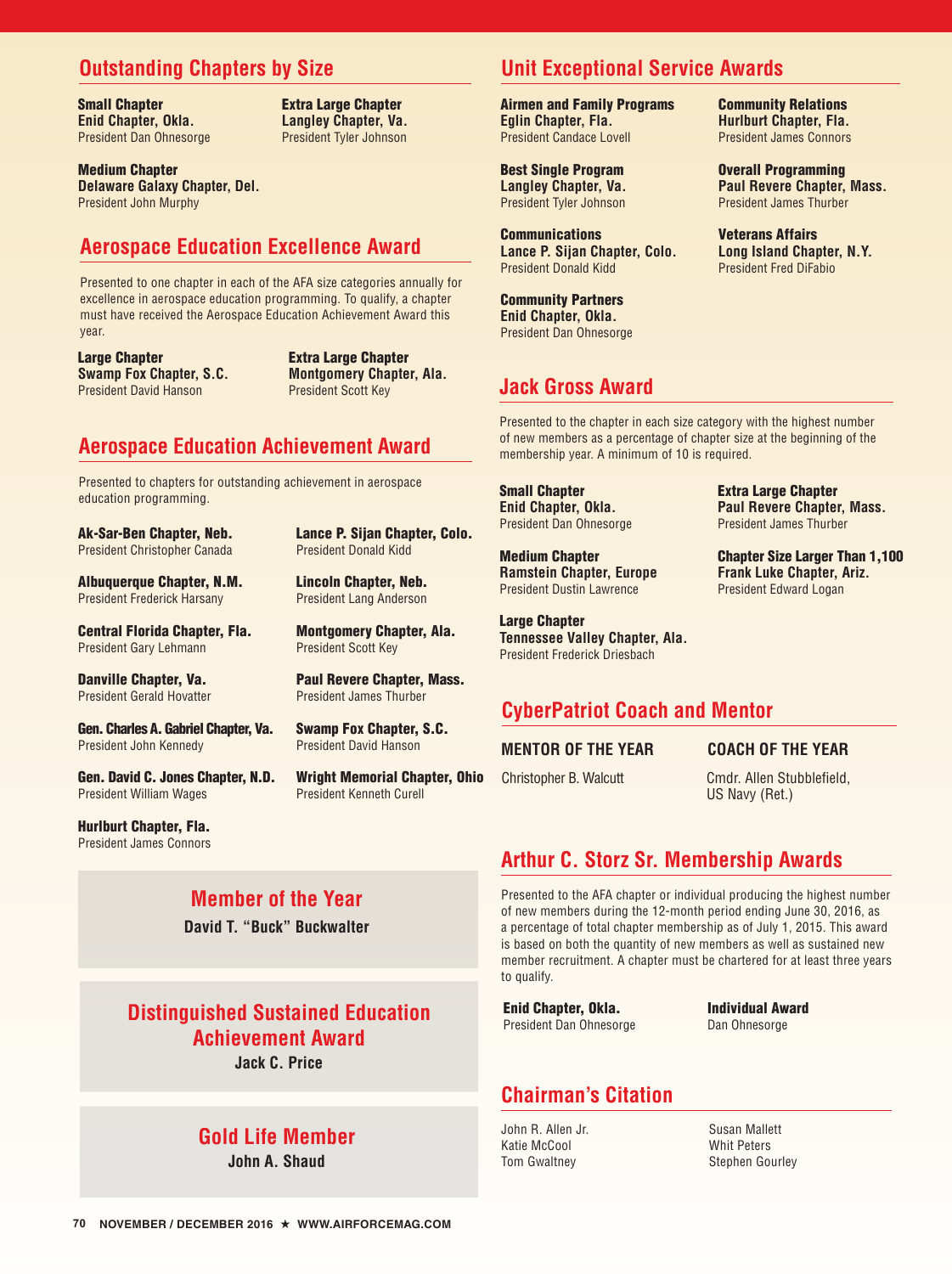# **2016 AFA FIELD AWARDS (cont.)**

# **Individual Awards by Region**

# Central East

**Medal of Merit**  Joe Burke Mark Douglas Terry Marlow Gordon Strong Dave Uzzell Brad Wilkins

## **Exceptional Service Award**

Jonathan Dagle Kip Hansen Derald Wentzien

### Far West

**Medal of Merit**  Joe Boyle Velvet Hoover Brenda Pluntze Steve Pluntze Laura Pope

**Exceptional Service Award**  Arnie Streland

### Florida

**Medal of Merit**  Susan Ault-Davis Christina English

**Exceptional Service Award**  Sharon Branch Kenneth Kelly

Great Lakes **Medal of Merit**  Guy Ramey Steve Winslow

**Exceptional Service Award**  Tom Koogler

Midwest **Medal of Merit**  Mark Morgan

James Thomas

**Exceptional Service Award** Diane Bartels

# New England

**Medal of Merit**  Ruthie Barnes Joe Carriere Richard Lorenz James Navarro Edie Singleton Mike Therrien

# **Exceptional Service Award**

Jeffrey Katz Jamie Thurber

# North Central

**Medal of Merit**  Ralph Delperdang Gloria Lennon Bob McGonigal David Pohlen Randy Schwinler

## Northeast

**Medal of Merit**  Miles Crago Nicholas Donato Tynisa Haskins

**Exceptional Service Award**  Fred DiFabio Bruce Whitman

## **Northwest**

**Medal of Merit**  James Fenner Alexander Morris

### Rocky Mountain **Medal of Merit**

Robert Blind Scott Fox Roy Griggs Michael Sweetland Patti White

#### **Exceptional Service Award**

Linda Aldrich Barbara Binn Peter Illoway

# South Central

**Medal of Merit**  John Erich Anderson Jay Carlson Charles Nath Paula Penson Ken Philippart B. R. Witt

### **Exceptional Service Award**

Olen Scott Key Jim Mungenast John R. Phillip

# Southeast

**Medal of Merit**  Stu Carter

George Castle Mike Espiritu Edward Logan Tyler Worley Adriana Van Wyk

## **Exceptional Service Award**

Peter Gillespie Fred Harsany Mark Koechle

### Texoma

**Medal of Merit**  Cheyenne Bode Richard Buschelman Mary Feightner David Garver Armand Morrissette Dan Ohnesorge George Pankonin Ryan Wiebbecke Sonya Yelbert

### **Exceptional Service Award**

Gary Copsey Terry Cox Joan Lopez Bob Slaughter Paul Weseloh

## **Overseas**

**Medal of Merit**  Grant Ellis Brian Klatt Jeremiah Roper Brandon Shirley

**Exceptional Service Award** Abraham Almonte

# **Chapter Rention Award**

# **OVERALL RETENTION AWARD**

**Small Chapter Happy Hooligan Chapter, N.D. Ak-Sar-Ben Chapter, Neb.** President Leonard Fyhrie

**Extra Large Chapter** President Christopher Canada

**Medium Chapter Cape Fear Chapter, N.C.** President John Lasley

**Chapter Size Larger Than 1,100 Thunderbird Chapter, Nev.** President Dennis Littrell

**Large Chapter**

**Tennessee Valley Chapter, Ala.** President Frederick Driesbach

# **FIRST-YEAR RETENTION AWARD**

**Small Chapter Llano Estacado Chapter, N.M.** President Dennis Mills

**Medium Chapter Cape Fear Chapter, N.C.** President John Lasley

**Large Chapter Maj. Gen. Oris B. Johnson Chapter, La.** President James Jones

**Extra Large Chapter Hurlburt Chapter, Fla.** President James Connors

## **Chapter Size Larger Than 1,100**

**Central Oklahoma (Gerrity) Chapter, Okla.** President Marc Stewart